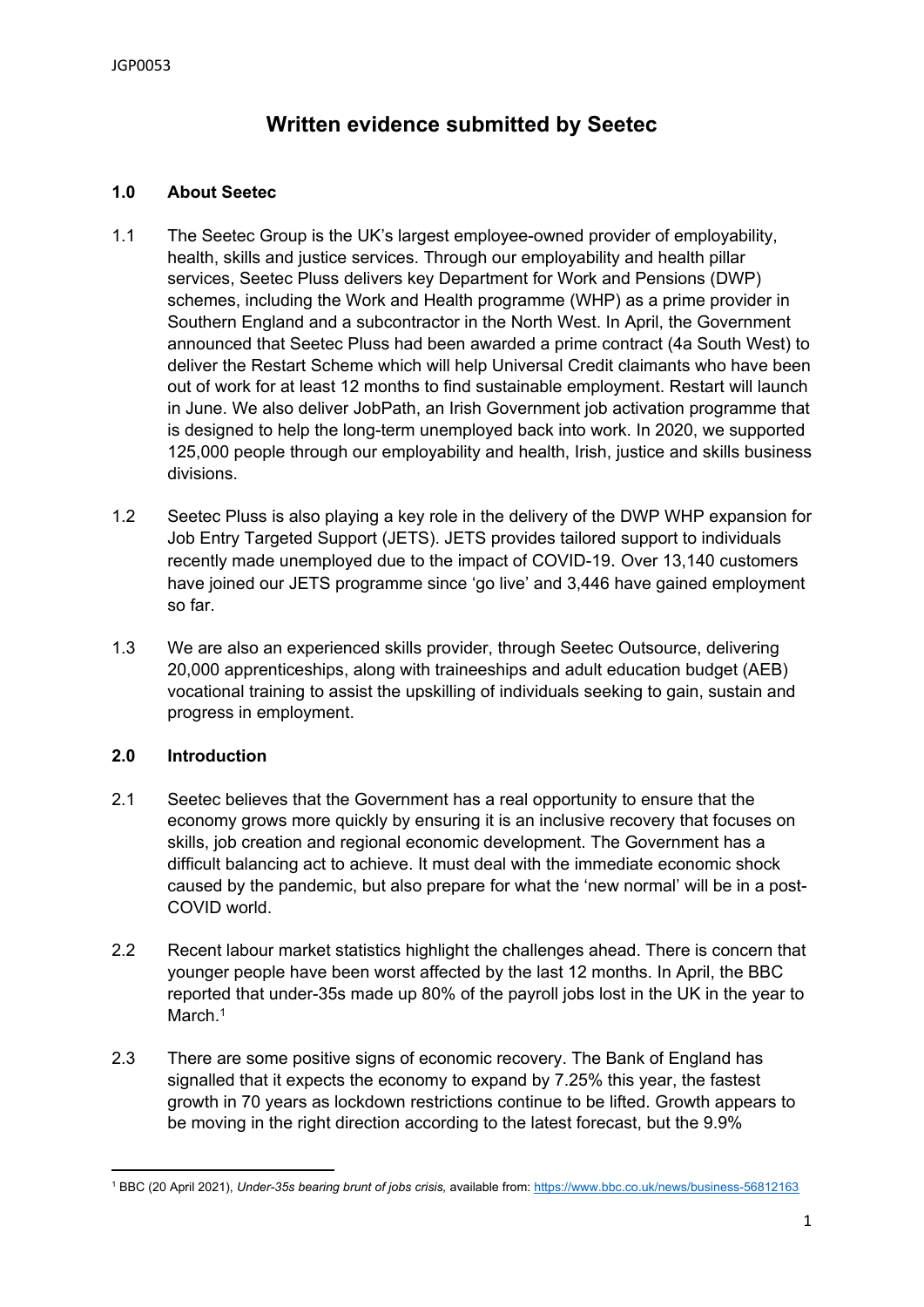contraction in the UK economy in 2020 means the Government still has a significant challenge ahead to stimulate pre-COVID levels of economic activity.<sup>2</sup>

- 2.4 To deliver an inclusive recovery, there must be a relentless focus by the Government to ensure there is no long-term generational divide, in terms of employment opportunities, in a post-COVID world. The focus of this submission is on job creation and building the type of economy in the future that has greater in-built resilience to manage sudden shocks.
- 2.5 At an overarching strategic level, future public policy development aimed at stimulating jobs, growth and productivity in a post-COVID world will need to consider:
	- 2.5.1 Addressing labour market fragility which surfaced during the pandemic;
	- 2.5.2 Strengthening the resilience of the wider economy to withstand future shocks;
	- 2.5.3 Stimulating a rapid recovery by empowering the regions to develop more specific skills and employment interventions;
	- 2.5.4 Increasing the country's competitiveness by adapting the current national curriculum to prepare the workforce of the future for employer need;
	- 2.5.5 Targeting investment in sectors to generate job creation and growth; and
	- 2.5.6 Encouraging productivity through incentives to further promote innovation and employee ownership to increase buy-in from workers. There is a need to shake up the existing consensus about ownership structures in a post-COVID economy.
- 2.6 There are seven specific policy area Seetec believes will be able to deliver on the key overarching strategic challenges:
	- 2.6.1 More focused long-term active labour market policies and a commissioning plan that is linked to technological advances, generational employment barriers and changes in skill demand;
	- 2.6.2 Ending the digital divide by improving access, literacy and connectivity to boost productivity;
	- 2.6.3 Greater investment in the accessibility of workplaces and transport for disabled people;
	- 2.6.4 Ending barriers faced by long-term jobseekers and disabled people. This includes addressing the harmful stereotypes about over-50s in the workplace and developing a stronger commitment to help them reskill too;
	- 2.6.5 Championing employee-owned businesses by updating the Nuttall Review recommendations, supporting the need for greater plurality in business models and better promotion of the Social Value Framework. This could also enable employee-owned businesses to investment more in the economic recovery;
	- 2.6.6 Increased longer term investment in technical education alongside ending the false divide between technical and academic education; and
	- 2.6.7 A regionally-led recovery, including more devolved skills and training budgets to drive forward an inclusive recovery.

<sup>2</sup> BBC News (7 May 2021), *UK economy set to grow at fastest rate in more than 70 years*, available from: <https://www.bbc.co.uk/news/business-57008220>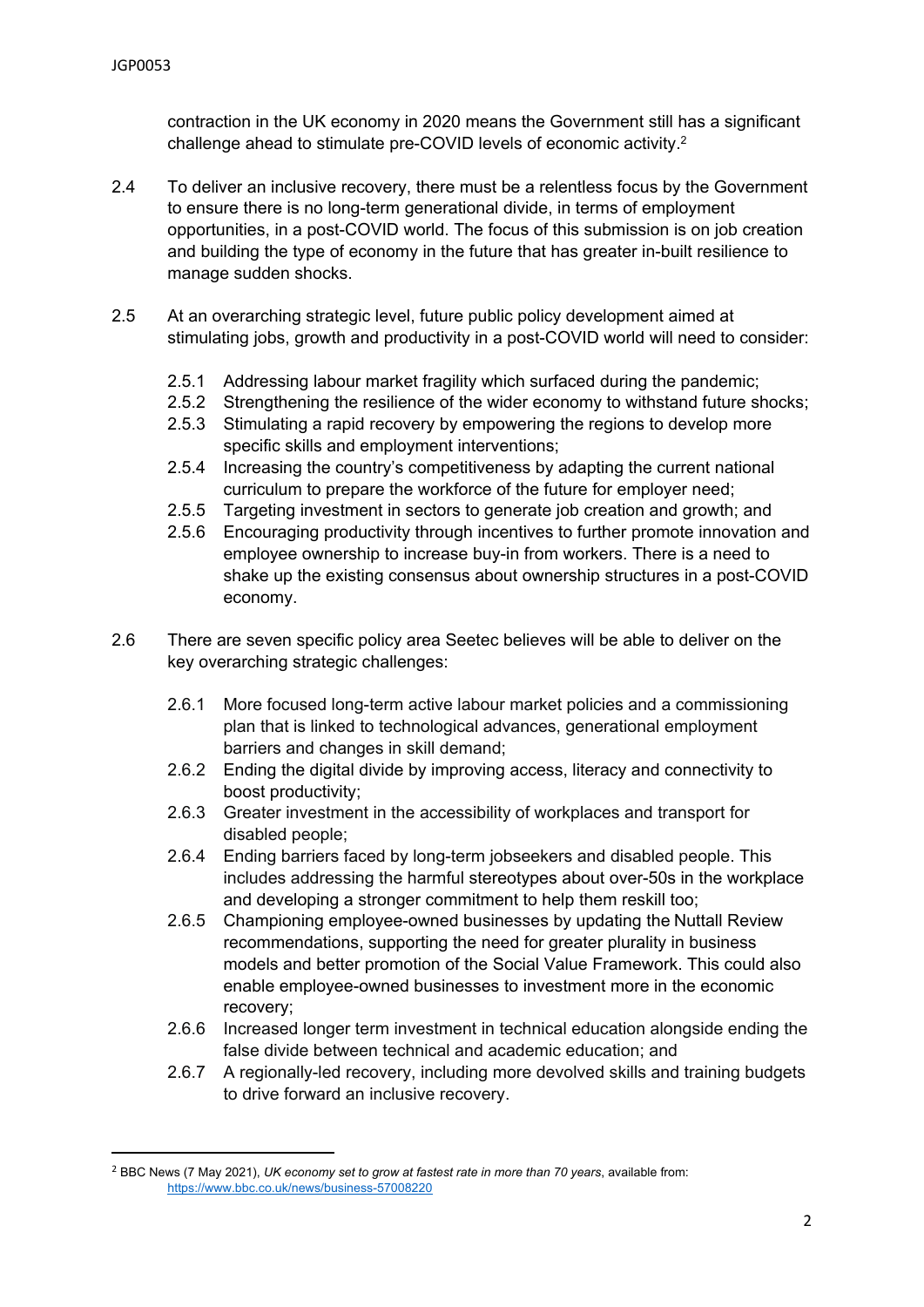# **Committee Questions**

## **3.0 How much difference can Government policy make to economic growth?**

- 3.1 The Government's policy paper 'Build Back Better: our plan for growth' is setting in motion a shift in emphasis towards a greater focus on infrastructure, innovation and skills as it looks towards a post-Covid world. This matters because it helps set the parameters for how to deploy the macro-economic framework and provide the structure to influence the type of economic growth that needs to be pursued.
- 3.2 Seetec delivers a range of commissioned services on behalf of the Government. This includes supporting those with disabilities, the long-term unemployed, people of working age who have been made unemployed during the pandemic, those with English as their second language, and also ex-offenders trying to build a new life as they progress on their rehabilitation journey. All of these groups have seen additional barriers placed in their way caused because of the lockdowns and restrictions rightly put in place to keep the public safe. Those who were already furthest away from employment face a more competitive labour market because a large number of people have entered the jobs market.
- 3.3 To avoid a cliff edge when the Government's furlough scheme and business support grants are phased out, Ministers will need to think carefully about the ongoing support provided once the 'new normal' returns in the late summer. The Government must not lose sight of pump-priming the regional approach to the recovery, addressing the wealth gap will be key to boosting growth across all parts of the country.
- 3.4 It is also crucial that the Government's skills policies meet the need to have a competitive edge in a post-COVID world. The Department for Education's White Paper 'Skills for Jobs' published in February 2021, alongside speeches by the Secretary of State for Education, make it clear that:

*"…further education and higher education to be thought of as two sides of the same coin, both as highly regarded and as well-resourced as the other."<sup>3</sup>*

The false divide between technical and academic education must end. We fully endorse this as it is more crucial than ever before to develop a more skilled post-Brexit workforce. The Government needs to continue to push on to make this a reality through apprenticeships, investment in the wider further education sector, T Levels and the enforcement of the Baker Clause within schools. We believe the newly announced Skills and Post-16 Education Bill's focus on productivity complements the push to strengthen the country's skills base post-Brexit.

3.5 To improve the national skills base, further investment to stimulate innovation in technical education is needed. To develop a truly employer-led skills system, the UK needs regional knowledge centres, similar to the professional skills lighthouses<sup>4</sup>

<sup>3</sup> Rt Hon Gavin Williamson MP (18 November 2020), *Association of College's FE summit,* available from: *<https://feweek.co.uk/2020/11/18/gavin-williamsons-speech-on-lifting-fes-potential-through-the-white-paper-the-full-text/>*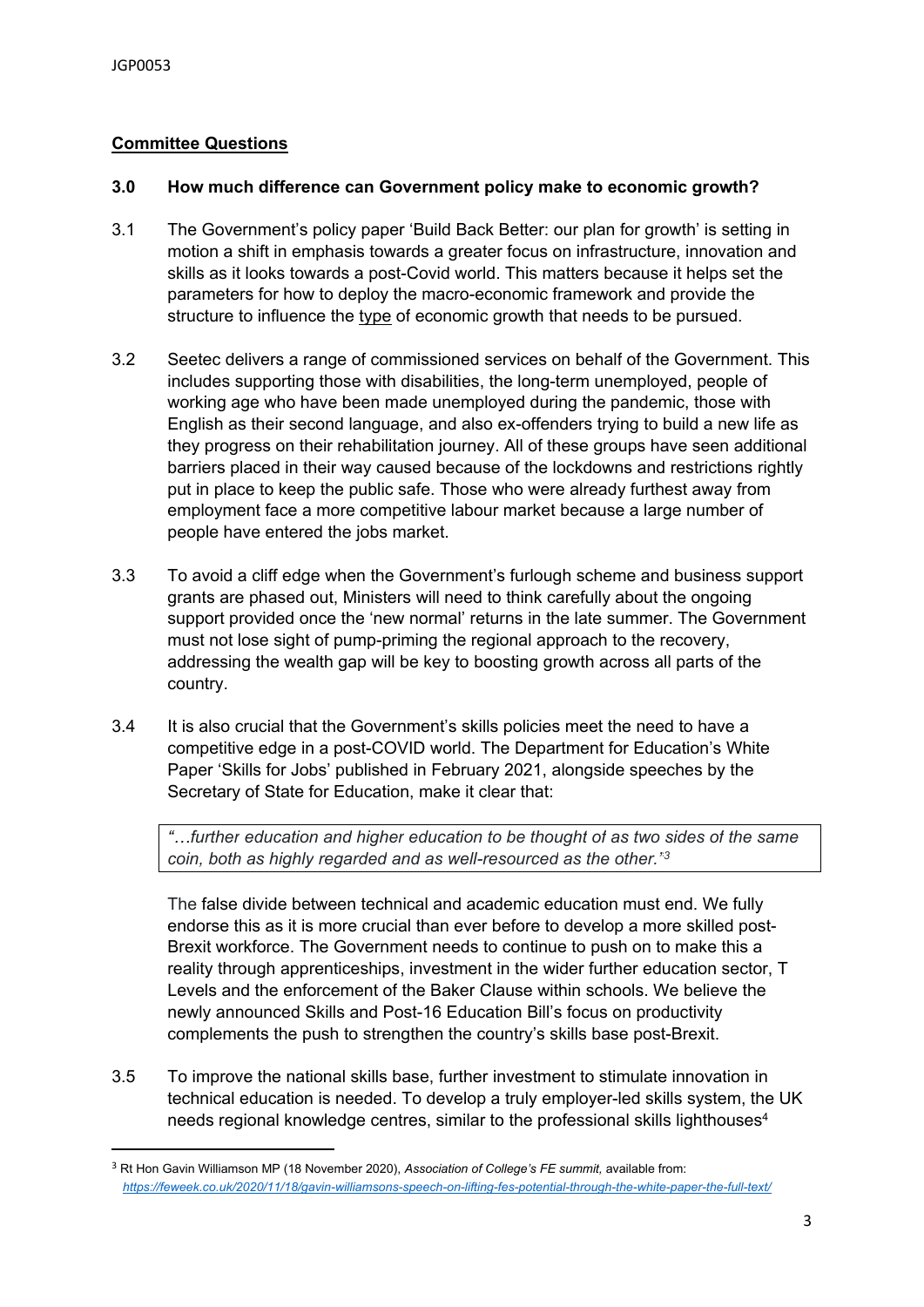established in Denmark, to ensure vocational education keeps up with labour market developments.

- 3.6 The Government's focus on skills and jobs as overarching priorities is a positive step in the right direction, but more needs to be done to shape the implementation around what the regions and their disadvantaged communities need first. The forthcoming Devolution and Recovery White Paper will be crucial in giving the regions, including Metropolitan Mayors, more tools to be able close the regional economic and skills gap.
- **4.0 How successful has the Government's pandemic response been in protecting jobs to date, and how can it help reduce and mitigate the economic scarring effects of the pandemic going forward?**
- 4.1 The Government's post-pandemic responses should be based on taking advantage of the opportunity to deliver an inclusive recovery. The growing focus on lifelong learning, employability and skills is vital. The commissioning of the JETS, Kickstart and Restart programmes were welcome interventions by the Government. As a provider of the JETS programme, we have seen the benefit of the support during the pandemic:

*Fran from Devon, who we supported on the JETS programme, told us<sup>5</sup> : "I felt brilliant when I got this [health care assistant] job. It feels like the first real step back into becoming a registered nurse, as that is my long-term goal."*

- 4.2 As the Restart programme mobilisation heads towards the launch in June, we recognise our responsibility to help thousands of people unemployed in the South West as the prime provider in that region. These types of major labour market interventions are a significant step forward to rebuild post-COVID, we believe Restart is an opportunity to reverse some of trends in the labour market that are now embedded as a result of the pandemic, in particular, stemming the number of under-35s who have borne the brunt of job cuts.
- 4.3 The Government should consider the impact on each individual sector of the economy (developing health check style analysis reports) to better understand how the pandemic has changed employers' ways of working and skills needs. This can be used to create an overarching long-term strategy which aims to support plans for increased stability and resilience across sectors. It is our hope that the Government's 'Sector Visions' document, included for development in the 'Build Back Better – our Plans for Growth' policy paper, will achieve just that.<sup>6</sup>
- **5.0 Does the Government have the right mix of policies and a coherent strategy to promote long-term productivity growth and create new high-quality jobs?**

<sup>4</sup> CEDEFOP (5 March 2018), *Denmark: VET knowledge centres,* available from:

<https://www.cedefop.europa.eu/en/news-and-press/news/denmark-vet-knowledge-centres>

<sup>5</sup> Seetec Insights (14 April 2021), "I felt brilliant when I got this job. It feels like the first real step back into my long-term goal."-*Fran's story,* available from: <https://www.seetecpluss.co.uk/insights/community/frans-story/>

<sup>6</sup> HM Treasury (3 March 2021), Build Back Better: our plan for growth, page 106, available from: <https://www.gov.uk/government/publications/build-back-better-our-plan-for-growth>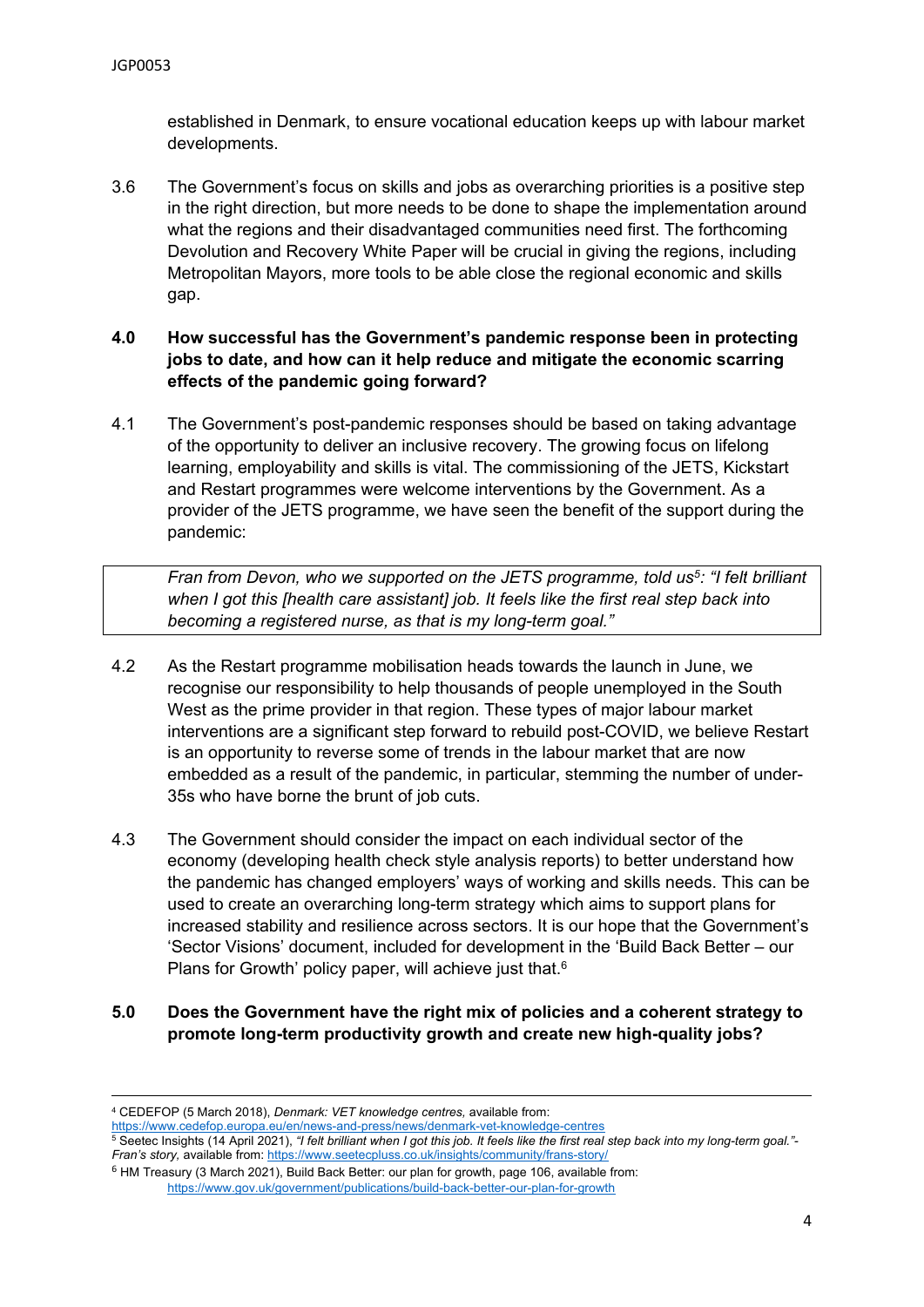- 5.1 We believe that the Government broadly has the right approach to growth and job creation. The investment in employability for those who find themselves out of work or at risk of unemployment is welcome.
- 5.2 There can be a danger that if too much focus is placed on 'high-quality jobs' which is ill-defined in itself, then entry or re-entry level positions become downgraded or not seen as important. This can inadvertently trap people in low paid jobs. For many of those we support, such as ex-offenders, the long-term unemployed and those with disabilities, those jobs are a vital gateway to achieving sustained employment. We believe the Government should be more focused on an aspirational vision for employability that supports people to enhance their earning potential once they enter a gateway role.
- 5.3 Rather than using the term 'high-quality', Seetec would prefer terms such as 'highlytechnical' or 'skilled' as ways to differentiate certain roles. It is how we view the work in our employability and health, and skills divisions. Our training and apprenticeship programmes with employers are aspirational and encourage learners to push the boundaries of their ability to develop new skills. For example, our skills division recently formed a partnership with Bombardier to deliver their advanced aircraft maintenance apprenticeship programme. This focus could be replicated to complement the Government's commitment to create 250,000 'highly-skilled' green jobs in the UK as part of the 'Green Industrial Revolution'.<sup>7</sup> The development of skilled green jobs will boost the UK's competitiveness and upskill current and future generations to meet the growing skills demand in this sector.
- 5.4 In a post-COVID and post-Brexit world, it will be important to bridge the gap between gaining highly technical knowledge and matching it with the skills that employers need. This is essential to deliver the jobs, growth and productivity needed to rebuild our economy. Apprenticeships at Level 4 and above are crucial alongside the emphasis on wider technical education.

# **6.0 Is the Government doing enough to encourage corporate investment?**

- 6.1 All businesses need clarity and the right political and economic environment to consider investment opportunities. The Government is laying the ground for this and it is vital that the economy keeps growing, unemployment falls (enhanced employability support provided) and inflation is kept under control.
- 6.2 The Government needs to be far more proactive in creating a public sector procurement framework that encourages corporate investment. This approach can also be achieved by developing a greater understanding of the overall market environment across public service organisations. For example, creating an environment where public service contracts are subject to longer and more stable cycles, would encourage more investment and the space to innovate to drive efficiency in delivery. Procurement policy also needs to have more flexibility to take into account rapid changes and economic shocks in the macro-environment (such as the pandemic). A number of large-scale public service contracts require significant

<sup>7</sup> The Prime Minister's Office, 10 Downing Street (18 November 2020), *PM outlines his Ten Point Plan for a Green Industrial Revolution for 250,000 jobs*, available from: [https://www.gov.uk/government/news/pm-outlines-his-ten-point-plan-for](https://www.gov.uk/government/news/pm-outlines-his-ten-point-plan-for-a-green-industrial-revolution-for-250000-jobs)[a-green-industrial-revolution-for-250000-jobs](https://www.gov.uk/government/news/pm-outlines-his-ten-point-plan-for-a-green-industrial-revolution-for-250000-jobs)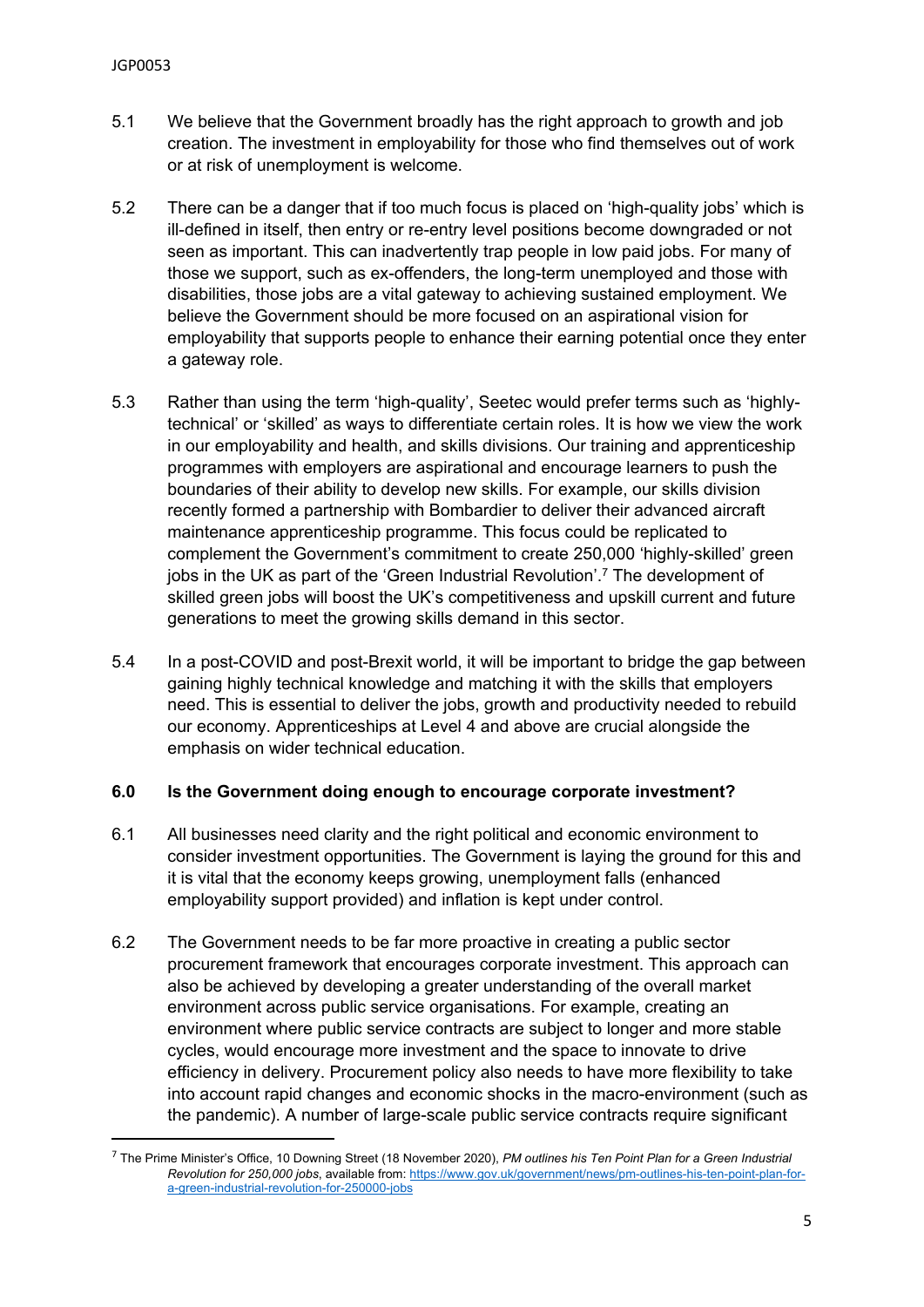front-loaded investment. The longer the contract pathway, the more spread the investment is, and also the pricing of risk will be lower. This, of course, would also lead to continuing improvement throughout the life of the contract. The outline proposals put forward in the Government's Procurement Green Paper support this approach.

- 6.3 The Government could also be more ambitious when pushing forward with implementing the Social Value Framework and Model. Public sector procurement is a key tool in helping to deliver social inclusion, moving forward with the levelling up agenda and community development, so it should always be recognised as being more than just a basic economic consideration. These principles combine 'good capitalism' with a greater responsibility on contracting authority decisions to be multidimensional in approach.
- 6.4 Ministers should also look at new ways to embrace the evolution of employee ownership and how this type of business structure will complement a post-COVID economy. Enhancing workers ability to have a say and shape the direction of their business is important. It is time the Government commissioned a review that examined the further democratisation of business structures to build a more inclusive capitalist model.

## **7.0 Is the 'Plan for Growth' an adequate replacement for the 'Industrial Strategy'?**

- 7.1 The 'Plan for Growth' sets out a positive direction of travel to boost economic activity, but it needs to include a fifth ambition for growth that covers resilience. The impact of the pandemic has been felt across a range of sectors which has affected economic growth and employment, which is why a wider strategy, focusing on resilience, is more applicable now than perhaps it would have been pre-pandemic.
- 7.2 We welcome the concepts behind the 'Plan for Growth' and its focus on infrastructure, skills and innovation – particularly as these three pillars will be the driving force for the levelling up agenda.
- 7.3 With respect to the second pillar (skills), the acknowledgement of the need for high quality education and skills training as a driver of economic growth, international competitiveness and productivity is important. We agree that creating opportunities to improve the skills of people in all regions is critical – including young people looking for their first job, to the over 50's who, as the Resolution Foundation has stated:

*"The Covid-19 crisis has led to the biggest annual employment fall for workers over 50 since the 1980s."<sup>89</sup>*

7.4 It is vital that the jobs-led recovery is focussed on skills, re-skilling and upskilling so that no one is left behind. As the Government continues to roll-out major labour market interventions, specific support to help disabled people navigate the COVID

<sup>8</sup> Resolution Foundation (26 April 2021), *Covid-19 crisis has caused the biggest annual employment fall for older workers since the 1980s*, available from: [https://www.resolutionfoundation.org/press-releases/covid-19-crisis-has-caused-the](https://www.resolutionfoundation.org/press-releases/covid-19-crisis-has-caused-the-biggest-annual-employment-fall-for-older-workers-since-the-1980s/)[biggest-annual-employment-fall-for-older-workers-since-the-1980s/](https://www.resolutionfoundation.org/press-releases/covid-19-crisis-has-caused-the-biggest-annual-employment-fall-for-older-workers-since-the-1980s/)

<sup>9</sup> BBC (26 April 2021), *Older workers 'see biggest jobs fall since 1980s',* available from: [https://www.bbc.co.uk/news/business-](https://www.bbc.co.uk/news/business-56862888)[56862888](https://www.bbc.co.uk/news/business-56862888)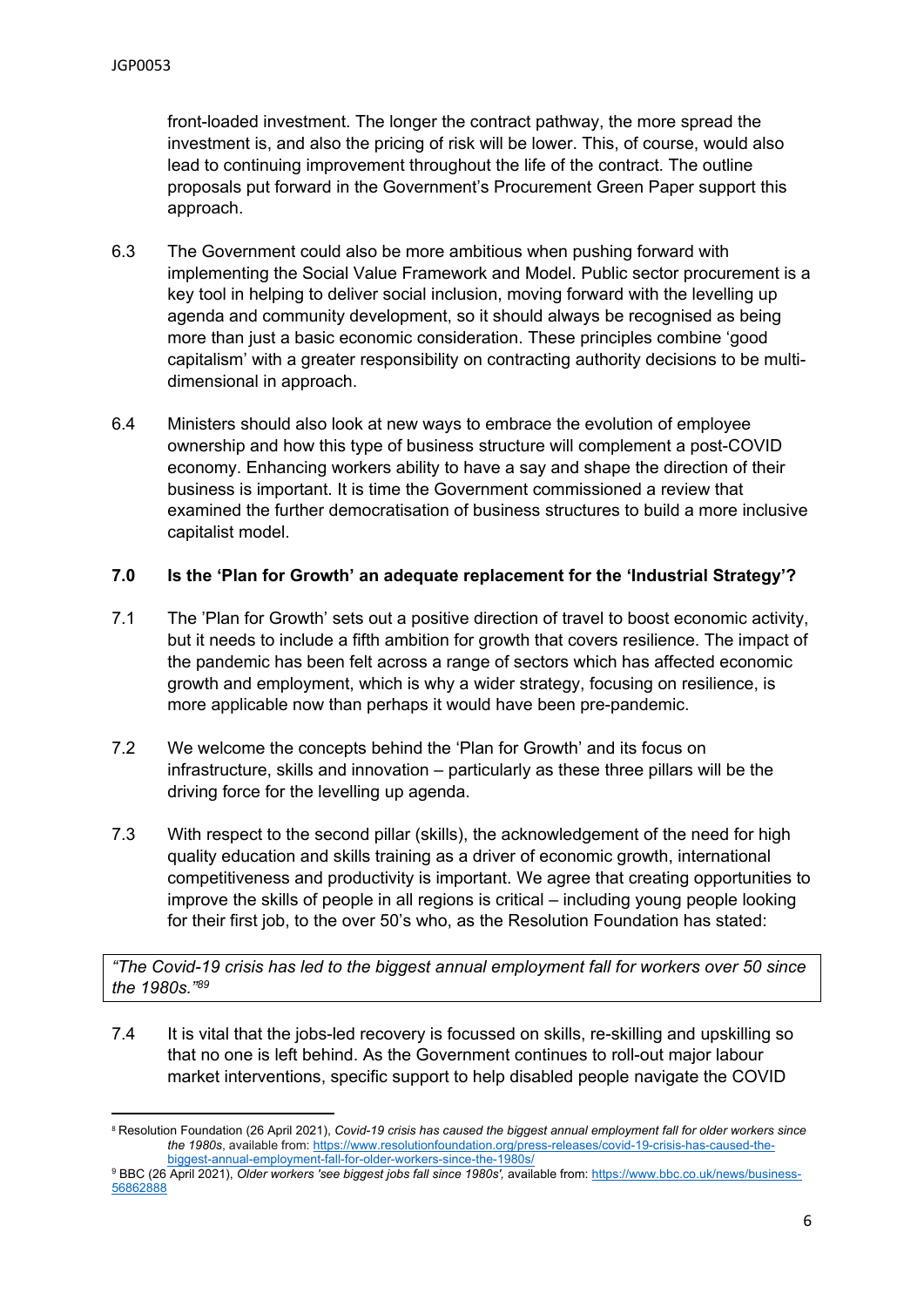jobs market in the short-term will be important. Access to public transport needs to return to normal as soon as possible so that disabled people are not prevented from accessing opportunities on an equal basis. Concerns remain, for example, that disabled rail passengers say they are left "humiliated" by inaccessible replacement bus and coach services.<sup>10</sup>

7.5 We also feel that that putting employees in the driving seat to help shape the direction of our business group better informs the approach we take when responding to the social and economic challenges caused by the pandemic. Our deep-rooted commitment is to deliver greater social value in the communities that we serve, which also means we have an innate willingness to work in the national interest to aid the Government's plans. This type of business model should be given more prominence and expressed support from the Government. It is nearly ten years since the Government published the Nuttall Review (2012)<sup>11</sup> into employee ownership. Now would be a perfect time to review progress and update the recommendations to reflect the vital role that employee-owned businesses have to play.

## **8.0 Conclusion**

- 8.1 The post-Covid recovery must be used to seize the opportunity to end economic and social divisions that have been widened during the pandemic. The Government, through its new economic policies, should focus on tackling these head on to close key gaps within our society.
- 8.2 We believe that there must be a far greater emphasis on employee-ownership as a core business model to drive productivity and increase overall economic resilience to better withstand shocks. An improved public procurement framework will enhance investment in and deliver greater certainty around the deployment of schemes that aim to boost economic activity.

#### **9.0 Recommendations**

- **9.1 To build a more resilient economy in a post-COVID world, that boosts job creation, uses targeted investment to spread prosperity to all parts of the country and adapts to address the current productivity gap, Seetec believes the Government should consider the following recommendations:**
- **9.2 Closing the regional economic gap:** It is vital that there is further devolution of skills budgets to the regions and more investment opportunities made available in the further education sector. The Government should consider including in the forthcoming Local Economic Recovery and Devolution White Paper a COVID specific support fund to establish regional skills and employment support initiatives to upskill jobseekers to fill local vacancies that are closely linked to major local employers' plans.

<sup>10</sup> BBC (17 September 2020), *Rail replacement services 'humiliating' disabled people,* available from: <https://www.bbc.co.uk/news/uk-england-53905214>

<sup>11</sup> Department for Innovation and Skills (4 July 2012), *Sharing success: the Nuttall review of employee ownership,* available from: <https://www.gov.uk/government/publications/nuttall-review-of-employee-ownership>